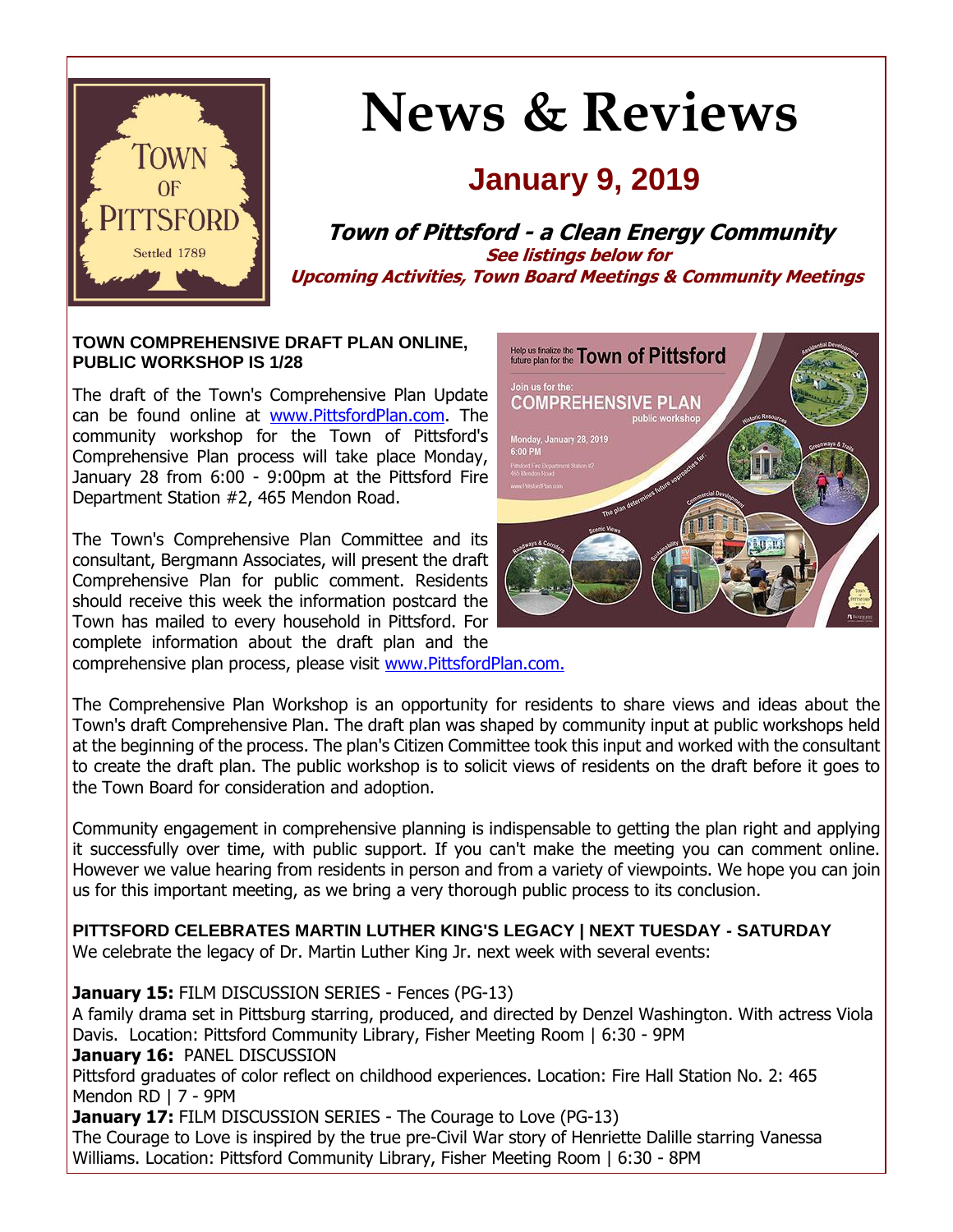**January 19:** STORY TELLING EVENT - Almeta Whitis

Enjoy storytelling, songs, movement, and theatre games, that foster meaningful exchanges between people within a safe and culturally inclusive learning environment. Location: Kings Bend Park, North Lodge | 12-1PM & 2-3PM

Thanks to Pittsford Town Board Member Kevin Beckford and residents Vicki & Abe Bellis-Brouk for organizing these events. For more information, please contact [Pittsfordcelebratesmlk@gmail.com.](mailto:Pittsfordcelebratesmlk@gmail.com)

**PITTSFORD SENIORS LUNCH PROGRAM 1/15: LIFE OF THE SENECA NATION AT GANONDAGAN** Seniors, this Tuesday, 1/15 enjoy a delicious lunch and a fascinating presentation about the **Life of the Seneca Nation at Ganondagan**. The lunch and program will be held at 12noon in the VanHuysen Community Room of the Spiegel Pittsford Community Center. Lunch includes hot turkey sandwich, cheesy potatoes, baked carrots and razzleberry pie for dessert. Cost is \$6.00 per person; **registration and payment is required in advance**. For more information and to make your reservation, stop by the Pittsford Seniors Office in the Community Center or call 248-6235.

And be sure to save the date for our **lunch program on Tuesday, January 22 at 12noon featuring a talk about the sinking of the Athenia, a passenger ship, during World War II**. The program is presented by Doris Adamek, whose father (John Garland) survived the event. Lunch is \$6.00 per person and includes Italian Wedding Soup, 1/3 sub sandwich, fruit and dessert. Call or stop by the Pittsford Seniors Office for more information and to register.

The Town of Pittsford's Community Center is located at 35 Lincoln Avenue. To learn more about all of our wonderful programs for seniors [click here to visit the Seniors page](http://r20.rs6.net/tn.jsp?f=001o63ukUOisP6LNkk-U4I1vtsa1n73SYKzNv3ftaXviHsU7Fb1vz6w-QJa5rgBQtgZ3daVfceA1zmMwq6x35M2ON9GTI9HYNo1oIevn34zobxLahibDD0tSudFWricZ88cMISaCeaOoAkcb61JIDr6Rw845k-s7xmjZc7i4vN61ZNTRpTCxoTHdF-5xHlOTNHKFAOH_XMHYzAu7g8ajwc-7cL1BhnNZSyWmzgXkOjAAKXOs4KfDqaf0ZEoPNV0Jht2AtujiHE9iKPO3Re8DMBxo2hpXVC_vsPC1SdzE1EMHk8z6OuH1EOLPg==&c=hohcuPmplrcUA9vEYFCFtom0MavQdksQubODPiGVziYrt_jBDTykZg==&ch=zlmb3T3M-CPaHLwooPCnmdGDnCkvxYOLTqTwKjtppLjog6dVwmsloA==) on the Town website or read our Seniors [program info brochure online.](http://r20.rs6.net/tn.jsp?f=001o63ukUOisP6LNkk-U4I1vtsa1n73SYKzNv3ftaXviHsU7Fb1vz6w-bkIEZvfb3jNemlGdeeYaFJ5UCOx2-tI_ukg9HB8xwn-aANKWAXgIgAkLNgf9_uhPKR0qA1BRL4KZVgWycNXtRqLS5i-xnm-INJeR1WP1RffvI9pk35xkw9rHkeJ1zoWUQHiuJTay1zMH_ESw5DxS6Juwb_kefnQ_iiYN0Q5i9JtZpOQ-jNjoSD1xs0XSuQbCFFVxo1mCtlIcyt6Feqjw4Wcd2UNnGw1AnLCbw1Cz2I1TkGstgK_bX6J7H9vN0QNPfbMC2TyYN3CHdUhvYbEMbqJ6tSIoDAC6wqWkt7VlloHvV517OwG1A8=&c=hohcuPmplrcUA9vEYFCFtom0MavQdksQubODPiGVziYrt_jBDTykZg==&ch=zlmb3T3M-CPaHLwooPCnmdGDnCkvxYOLTqTwKjtppLjog6dVwmsloA==)

#### **PRESCHOOL FAIR AT THE LIBRARY IS JANUARY 19**

Searching for the right preschool for your child? Meet representatives and receive information from many local preschools at the Pittsford Community Library's Preschool Fair on Saturday, January 19 from 10:00 - 11:30am in the Fisher Meeting Room at the Library (24 State Street). Children are welcome to attend with supervision. Stop in any time; no registration required.

The Pittsford Community Library is located at 24 State Street. For information about other upcoming Library programs, visit the [Library's online program calendar](http://r20.rs6.net/tn.jsp?f=001o63ukUOisP6LNkk-U4I1vtsa1n73SYKzNv3ftaXviHsU7Fb1vz6w-SvOwdhW9hfp2P25VKId_Y0_KS28RUMHek-lWEcymPWE523KzYmhRV1JGZEiWCzFp2YxHzBDc3Xtlnogta0FanY5NbKoIAvAQ_5_vwIexUcQvTXNEu3wUY2TwbgMjmfO6_geA9lMbFhZQfHF8njFqCcGilPyWPgk5mzuPeOFWfdd8C9g9DBYUbP3jV1MXiyqYv9rN-tcP00eAvNMATXWpsPjyEU4XZ__qRwWKslJmhdFgY0FMtZOvqgmRDregX8_ZsaLnoPUU8HYtv7FroRXysxjdrsifmeNPrM-S101bRNlT_u47U0f49kS5a99zmgOlX0ZFhapkAybVK1F2EYh_4YIQZTkTsnnWg==&c=hohcuPmplrcUA9vEYFCFtom0MavQdksQubODPiGVziYrt_jBDTykZg==&ch=zlmb3T3M-CPaHLwooPCnmdGDnCkvxYOLTqTwKjtppLjog6dVwmsloA==) or call 249-5481.

#### **SAVE THE DATE: SWEETHEART DANCE IS FEBRUARY 9**

Be sure to save the date for the Pittsford Recreation Department's annual Sweetheart Dance to be held Friday, February 9 from 6:30 - 9:00pm at the Spiegel Pittsford Community Center (35 Lincoln Avenue). Girls ages 5 to 13 can dance the night away with their father or a special someone, such as a grandfather or uncle, as their guest.

Music, refreshments and dancing will make this event a memorable evening! A professional DJ will provide music and fun activities. For an additional fee, a photographer will be available to capture the memory with a keepsake photo. You don't want to miss out on this special night so register early as space is limited (\$17 per person). To [register online](http://r20.rs6.net/tn.jsp?f=001o63ukUOisP6LNkk-U4I1vtsa1n73SYKzNv3ftaXviHsU7Fb1vz6w-cxcq3yhVXTIxaa3VFKQmT7lZYlv_KUikn4WTRo2-KiW8wDoDQmIAU9tlrzX4O0m_jy8mLtahw7_ENnW36i9gdv15BeEmrhAE0x5VKcCtWesrHqodPuyNwkpB-WBvvqZ2yMPufAU5euOvEZk2sbdP8wXkdQ-f0SCgwvybH7Dt3KTUHoS6cVuJz2BbkCk3phT1Uayyu1hf3F24BOH0QmRx83fvwOrbQ31jvf0X5WO98RTthnVS681MDCryd-j9PTLcu6ZKag44xaoTXfMTZYqK3mw-yjlvnotMG7sBhOkAqxV&c=hohcuPmplrcUA9vEYFCFtom0MavQdksQubODPiGVziYrt_jBDTykZg==&ch=zlmb3T3M-CPaHLwooPCnmdGDnCkvxYOLTqTwKjtppLjog6dVwmsloA==) click the link and see the "Family and Youth" section, or stop by the Spiegel Pittsford Community Center to register in person.

#### **TOWN AND COUNTY 2019 PROPERTY TAX BILLS HAVE BEEN MAILED - DUE 2/10**

Pittsford residents: if your property taxes are not in escrow, you should have received your 2019 Town and County tax bill in the mail by this time. If you have not received your tax please do one of the following to obtain a copy of your bill:

1) Download and print a copy directly from the Monroe County website at [www.monroecounty.gov/apps/propertyapp.php,](http://r20.rs6.net/tn.jsp?f=001o63ukUOisP6LNkk-U4I1vtsa1n73SYKzNv3ftaXviHsU7Fb1vz6w-e9HJmZU52tXo8_5gRJueqDSnLuj7lFpVrBduLtaUmqya6fKQ08MjFJfFeN_0Y_k4WWVVIMERPwiKDnwWx_OXLzDYiTz5sSS_3AmQIR4oVvAJ9GoJA4iWbruhZvESNaBuzey4LguXw3qtBEEosvfLH7ooQ4yjmtCALdXqlzQlzuhhh7D-HaTfVnc-TwZOCFbVfSCRro6GFQxf44ADKZY32-hkqz5Depn_So0Ag2UI28P-0K6fm_Wf2PNy5yKxEebrggKECOiraD0&c=hohcuPmplrcUA9vEYFCFtom0MavQdksQubODPiGVziYrt_jBDTykZg==&ch=zlmb3T3M-CPaHLwooPCnmdGDnCkvxYOLTqTwKjtppLjog6dVwmsloA==) OR

2) Call the Town Tax Office at 585-248-6215 to have a copy of the bill emailed to you, OR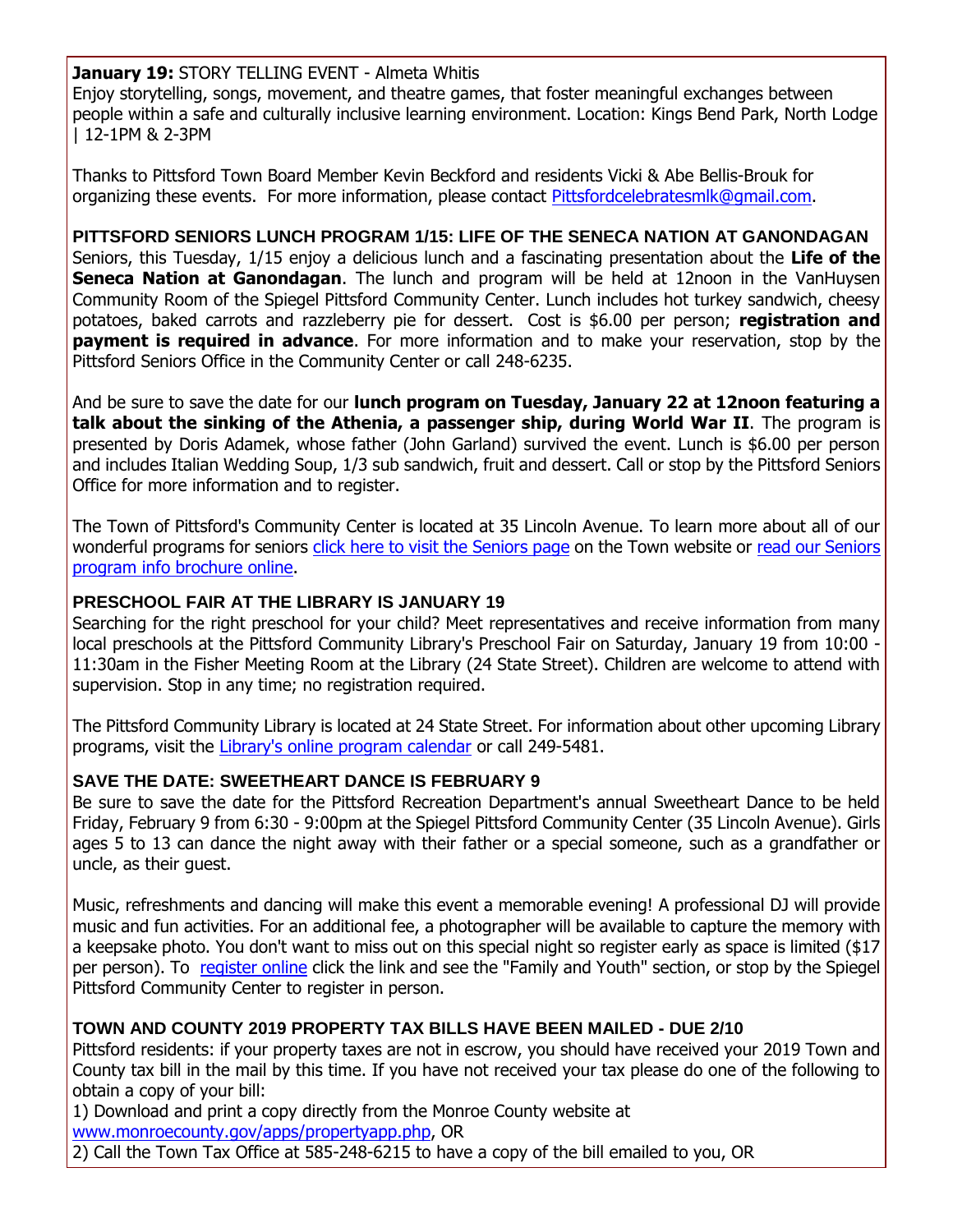3) Email the Town Clerk/Tax Receiver at: *Idillon@townofpittsford.org to receive a copy of your bill.* 

**The interest-free Town and County property tax payment deadline is February 10; first installments are also accepted by or before February 10.** Please be sure to read all the instructions and information written on the back of your bill carefully. Payments may be made at Pittsford Town Hall (11 South Main Street), [online,](http://r20.rs6.net/tn.jsp?f=001o63ukUOisP6LNkk-U4I1vtsa1n73SYKzNv3ftaXviHsU7Fb1vz6w-e9HJmZU52tXo8_5gRJueqDSnLuj7lFpVrBduLtaUmqya6fKQ08MjFJfFeN_0Y_k4WWVVIMERPwiKDnwWx_OXLzDYiTz5sSS_3AmQIR4oVvAJ9GoJA4iWbruhZvESNaBuzey4LguXw3qtBEEosvfLH7ooQ4yjmtCALdXqlzQlzuhhh7D-HaTfVnc-TwZOCFbVfSCRro6GFQxf44ADKZY32-hkqz5Depn_So0Ag2UI28P-0K6fm_Wf2PNy5yKxEebrggKECOiraD0&c=hohcuPmplrcUA9vEYFCFtom0MavQdksQubODPiGVziYrt_jBDTykZg==&ch=zlmb3T3M-CPaHLwooPCnmdGDnCkvxYOLTqTwKjtppLjog6dVwmsloA==) or at Canandaigua National Bank (18 State Street, Pittsford). February 10 falls on a Sunday (when Town Hall is not open), therefore, payment will be accepted as received "on-time" if received in person on Monday, February 11 or with a U.S. postmark of Monday, February 11, 2019. Please note there is a 3% service charge for online payments. It is also **strongly** advised that you do NOT pay by electronic check, as these payments do not receive a U.S. postmark and may arrive late. The payment stub (see page 2 of your tax bill) must accompany your payment.

**Please also note:** If you are paying your tax bill with an online bill pay (electronic banking) system through your bank, please be aware that your bank still generates and mails a paper check to the Town and it may take as long as two weeks or more to reach the Town offices. This type of mail does not receive a USPS postmark. Therefore, the Town can only consider your payment received on the date it is physically received in our office.

#### **REMINDERS**

#### **SEASONAL PARKING RESTRICTIONS IN EFFECT THROUGH APRIL 1, 2019**

In order to facilitate snow removal Town of Pittsford seasonal parking restrictions are in effect from November 15 (this Thursday) through April 1, 2019. Parking of any vehicle on public roads - including state highways and on the shoulder of all roads - is prohibited each year from November 15 through April 1 in all areas within the Town and outside of the Village. Please note violators may be ticketed or towed. Help us keep our roadways safe - during this time, please don't park on or along public roads outside of the Village.

#### **EMERGENCY CLOSINGS INFORMATION**

In the case of major weather events or other emergencies, information about facility closings and program/event cancellations will be announced on the Town's website [www.townofpittsford.org,](http://townofpittsford.org/?utm_source=eNews+1-9-19&utm_campaign=eNews+01-09-19&utm_medium=email) Facebook [page Town of Pittsford,](https://www.facebook.com/pages/Town-of-Pittsford/139082619464200) and [Twitter feed @pittsfordtown,](http://r20.rs6.net/tn.jsp?f=001o63ukUOisP6LNkk-U4I1vtsa1n73SYKzNv3ftaXviHsU7Fb1vz6w-Zl-xoqIzmeKqA1MLU79mJwNUOXr4HQF1BsX8EusltWGFbkatTEQDZX0LSviu0IiAmVOcP7eHxs7cni1Kmz1QaBxy_IEv3_02aUqNSo96nPkSj7jI05kUTCwmKw4uqpyQA==&c=hohcuPmplrcUA9vEYFCFtom0MavQdksQubODPiGVziYrt_jBDTykZg==&ch=zlmb3T3M-CPaHLwooPCnmdGDnCkvxYOLTqTwKjtppLjog6dVwmsloA==) as well as on local television and radio stations and Pittsford's [Cable Channel 12 government access station.](http://townofpittsford.org/home-channel12?utm_source=eNews+1-9-19&utm_campaign=eNews+01-09-19&utm_medium=email) Channel 12 announcements can be viewed live any time via the [Channel 12 page on the Town website.](http://townofpittsford.org/home-channel12?utm_source=eNews+1-9-19&utm_campaign=eNews+01-09-19&utm_medium=email)

#### **ASL INTERPRETER AT TOWN BOARD MEETINGS**

The Town of Pittsford provides an American Sign Language interpreter at every meeting of the Pittsford Town Board, to interpret for those who need this service.

#### **UPCOMING COMMUNITY ACTIVITIES IN PITTSFORD**

- [United Church of Pittsford Rise & Shine Community Breakfast,](http://r20.rs6.net/tn.jsp?f=001o63ukUOisP6LNkk-U4I1vtsa1n73SYKzNv3ftaXviHsU7Fb1vz6w-SB5rVvh8Cjy9jzhCTNj1ciZeoV49JNoOhGlEg224xGZIdE7swvpbDnj6QkHwX2jAhVAdGGsxw728KLXUSXKruKALQQ-ga46TqZHjS7yxQlFg162Vu0C-RHmFFtqX9yr78A1u4EgeDT1LDohN1P_xC1wuGp2pkFVa8pyozw2ddoRIXwHJkJbAKtb5YyZtSUecxqDUFeMTZg9JjNO9xyWxA7FPndO2A5P0ofV8jVm6A0W&c=hohcuPmplrcUA9vEYFCFtom0MavQdksQubODPiGVziYrt_jBDTykZg==&ch=zlmb3T3M-CPaHLwooPCnmdGDnCkvxYOLTqTwKjtppLjog6dVwmsloA==) Saturday, 1/12/19, 8:00-10:00am, United Church of Pittsford, 123 South Main Street at Sunset Boulevard; all are welcome, breakfast is \$5.00 per person and includes pancakes served with maple syrup, whipped cream and blueberry topping, sausage links, scrambled eggs, coffee, tea, and juice; proceeds to benefit Pittsford Youth Services. The breakfast is held the second Saturday of each month from October through June, benefiting a different charity each time. More info 586-6870 or email [ucpittsford@gmail.com](mailto:ucpittsford@gmail.com?subject=Rise%20and%20Shine%20Pancake%20Breakfast)
- **Martin Luther King Jr. Celebration Event - Film and Discussion: Fences** [PG-13], Tuesday, January 15, 6:30 - 9:00pm, Pittsford Community Library Fisher Meeting Room (first floor), 24 State Street
- **Martin Luther King Jr. Celebration Event - Panel Discussion: Pittsford graduates of color reflect on childhood experiences**, Wednesday, January 16, 7:00 - 9:00pm, Pittsford Fire Department Station #2, 465 Mendon Road (across from Pittsford Mendon High School)
- **Martin Luther King Jr. Celebration Event - Film and Discussion: The Courage to Love** [PG-13], Thursday, January 17, 6:30 - 8:00pm, Pittsford Community Library Fisher Meeting Room (first floor), 24 State Street